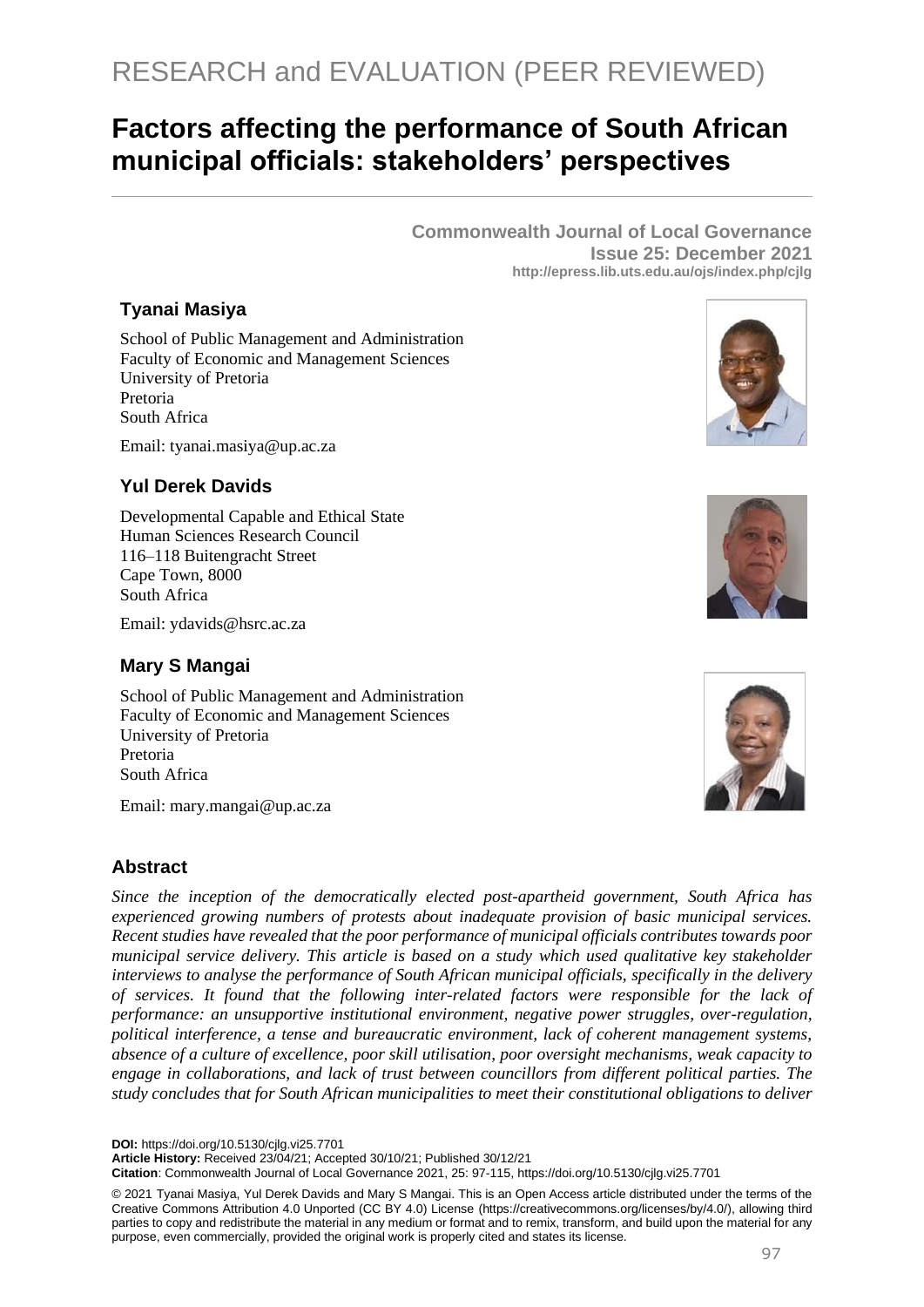*optimal basic services to the people, the government must, inter alia, invest in building the capacity of municipal officials through the development of skills and other crucial local government interventions and transformations. The municipalities should also depoliticise local government and promote nonpartisan appointment of municipal officials.*

**Keywords:** Capacity, municipal officials, service delivery, South Africa, stakeholders, systems theory

## **Introduction**

Municipalities in South Africa are mandated to deliver services that meet basic communal needs such as housing, water and sanitation, land, electricity and infrastructure (Dassah 2012; Reddy 2016). The municipality as an institution is considered an engine for local development and central to service delivery (Maphumulo and Bhengu 2019; Masiya et al. 2019). South Africa has also adopted the concept of 'developmental local government' and, in conferring this developmental role on municipalities, the government has implemented an elaborate statutory framework and obligations to operationalise it. Developmental local government means that a local government should be committed to work with citizens and groups within the community to find sustainable ways to meet their social, economic and material needs and improve the quality of their lives.

First, South Africa constitutionalised local government. Section 152 of the 1996 Constitution mandates municipalities to provide local communities with sustainable services. In promoting a developmental approach, Section 153 (1) requires municipalities to structure and manage their respective administrations, and to budget and plan, so as to prioritise the provision of basic services to communities. Furthermore, municipalities must also promote the social and economic development of the communities they service. The Bill of Rights provides those communities with the fundamental right of access to social services.

Second, in 1998 the government promulgated a White Paper that sought to operationalise 'developmental local government' institutions by compelling them to work with the citizenry and groups within the community to find sustainable ways to meet their social, economic and material needs as well as enhance their quality of life. Key developmental outcomes identified in the White Paper include that municipalities should focus on the provision of sustainable household infrastructure and services and create liveable and integrated local areas.

Third, the municipal developmental mandate is further expressed in the Local Government: Municipal Systems Act 2000. Among other provisions, the Act assigns municipalities the responsibility to promote access to affordable services and to encourage local community participation in municipal affairs. Furthermore, the Act outlines principles, mechanisms and processes which enable local governments to achieve their developmental mandate.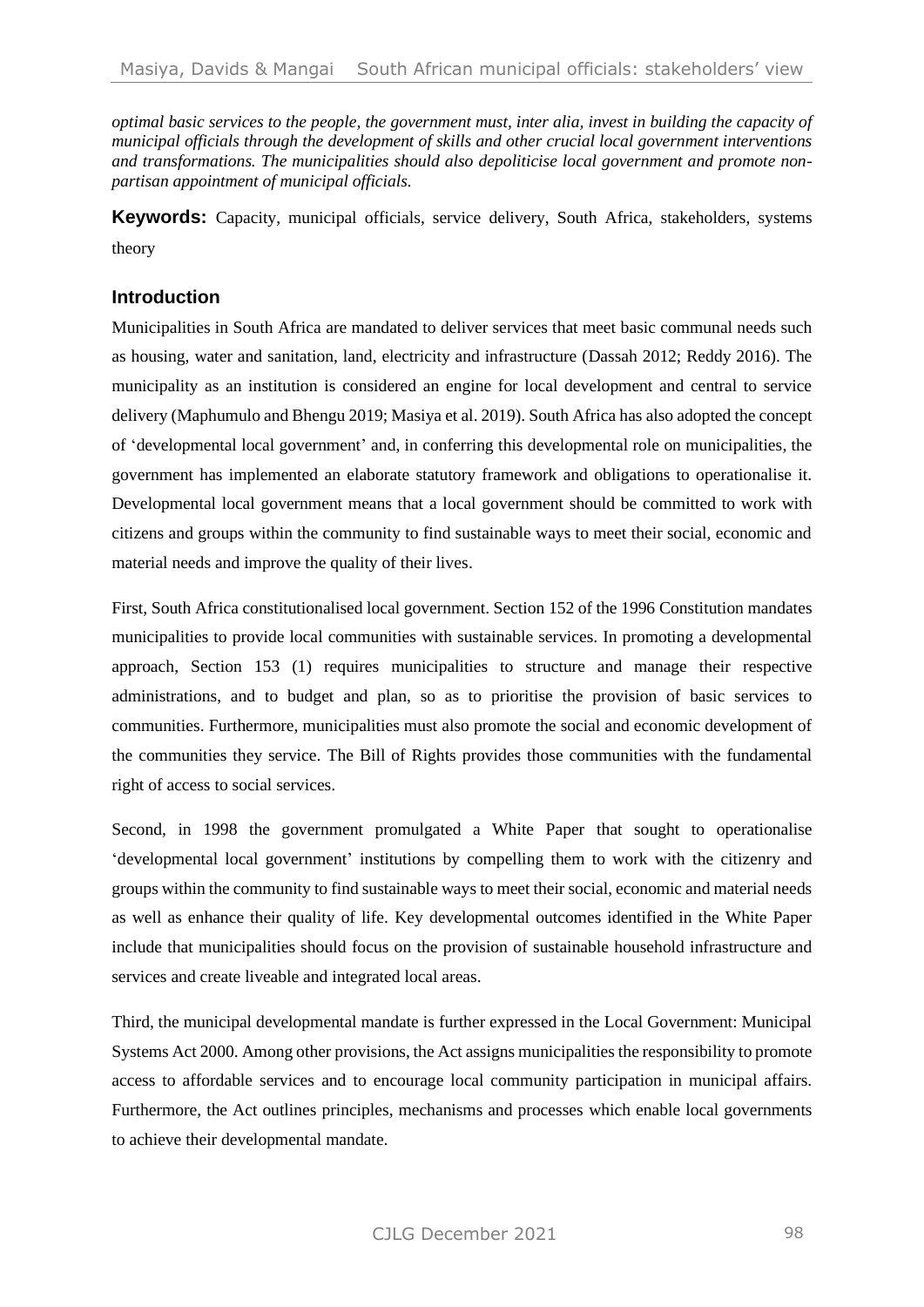Fourth, in seeking to foster sustainable service delivery through community participation, the Local Government: Municipal Structures Act 1988 stipulates the ward system. It mandates the creation of ward committees which are required to facilitate community participation and enhance communication between the municipal council and local communities, as well as enable the identification of community needs and fine-tune municipal programmes and projects to accommodate local circumstances and interests. In other words, the Act establishes a vehicle through which local communities express their views, needs and preferences to the municipalities.

Fifth, the White Paper on Transforming Public Service Delivery (1997) acknowledges a legitimate expectation on the part of citizens to receive services from municipalities, and orients the latter to optimise access to services. Municipalities are encouraged to consult citizens about the level and quality of services and, where possible, give them a choice of the services offered. Next, municipalities are required to inform the citizenry of the level and quality of services they will receive so that they are aware of what to expect. Furthermore, the citizens must be provided with detailed and accurate information about the services to which they are entitled. Finally, municipalities must be open and transparent: they are expected to inform citizens of how service departments are managed and the costs involved, as well as give details of persons who are in charge.

Sixth, the Municipal Regulations on Minimum Competency Levels were introduced by the country's National Treasury in 2007. These aimed to, inter alia, professionalise the local government sector, make it a career choice for talented officials, and to some extent mitigate certain root causes of poor financial management and service delivery (National Treasury 2015).

It is argued that South Africa has some of the most advanced statutory frameworks and obligations meant to promote service delivery in Africa (Skenjana and Afesis-corplan 2011). Despite such provisions, extant literature reveals that service delivery has been deteriorating and has occasionally become unreliable enough to endanger communities (Mamokhere 2019; Ntsikelelo et al. 2020; Kemp and Vyas-Doorgapersad 2020). According to Reddy (2016, p. 4), *"a large percentage of local communities are yet to receive rudimentary services and for most township residents the most basic of service delivery, getting a pavement fixed or the rubbish cleared that is piled up on the streets, is a distant dream".*

The result has been persistent and occasionally violent service delivery protests (Morudu and Halsall 2017; Alexander et al. 2018; Naidoo and Ramphal 2018). Morudu and Halsall (2017) claim that protests are linked to inadequate provision of basic services at municipal level, and more protests occur in areas where there are severe shortages of one or more basic services, namely water, electricity, sewerage, sanitation and refuse collection. Furthermore, research presents the overall transition from apartheid to democracy as having been shallow. Concrete transition benefits failed to reach the majority of those previously disadvantaged, a situation which brought about a resurgence of resistance from the poor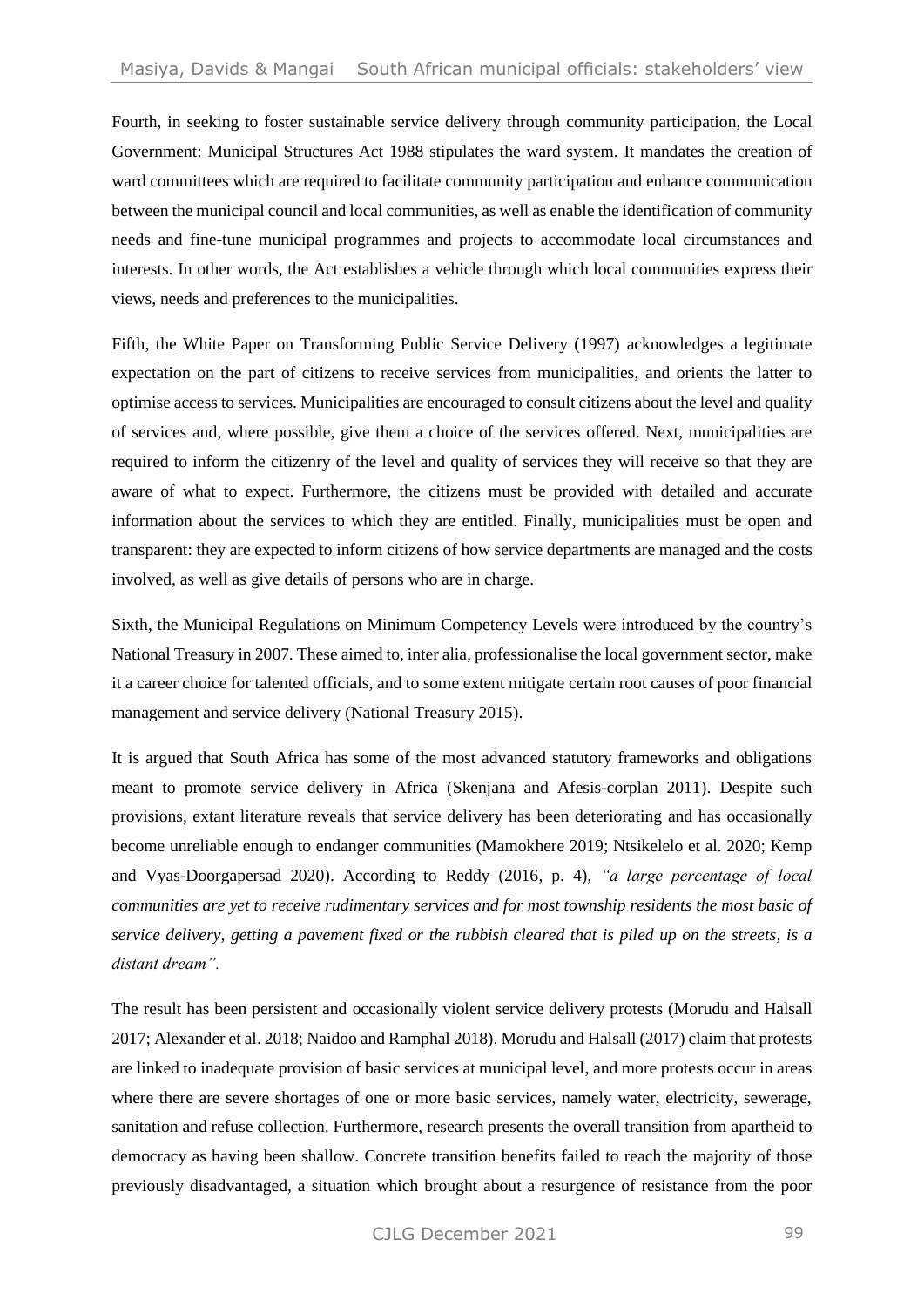through service delivery protests (Siwisa 2008; Alexander 2010). Booysen (2007) additionally contends that protests emanate from the fact that, in many instances, municipalities are dysfunctional.

This proliferation of service delivery protests, which have become increasingly violent and are reported regularly in the media, requires an exploration of the underlying causes of deteriorating service delivery. The minister of finance asserted in the 2020–21 budget statement that *"For all South Africans, the 'state' is their municipality"* (Mboweni 2020)*.* Consequently, it is acknowledged that municipalities provide basic services and are a powerful redistribution tool.

The Auditor-General of South Africa (AGSA) report (2018) of the period 2017–2018 argued that one of the key causes of poor service delivery was lack of effective performance by municipal officials. AGSA argued that adverse municipal audit outcomes was an indication that municipal officials' actions were directly linked to the perennial problem of non-compliance with municipal regulations. This led, amongst other problems, to irregular expenditure of R62.6bn (US\$3 814 102 756) during the 2017–18 financial year. The ensuing Public Audit Amendment Act 2018 is designed to address challenges of accountability and service delivery, with a specific focus on enhancing the actions of municipal officials.

It is in this context that this article seeks to analyse, and generate an understanding of, factors affecting the performance of municipal officials more than 25 years after the introduction of a democratic local government system. In doing this, it is important to note that organisational structures and systems can also impact municipal officials' capacity because they have a bearing on creative thinking and sound performance. Nevertheless, research reveals that lack of effective service delivery at municipal level can be largely attributed to the performance of municipal officials (Asha and Makalela 2020; Mutyambizi et al. 2020; Sibanda et al. 2020).

The remainder of this article is structured as follows. The following section outlines the research methodology that was adopted to gather and analyse data. Then the study provides background information on the capacity constraints associated with municipal service delivery, followed by a discussion of systems theory to better understand service delivery and the multiple actors in the process. The results of the study are then presented and discussed, followed by a set of recommendations and a conclusion.

# **Methodology**

The study reported in this article is part of a broader research project which adopted a mixed-methods approach comprising an extensive review of literature, in-depth one-on-one interviews with key municipal stakeholders, focus group discussions, and a quantitative online survey of public officials at eight targeted municipalities. Two municipalities were selected from each of four provinces in South Africa. The fieldwork was implemented in stages. Each municipality was targeted individually. The in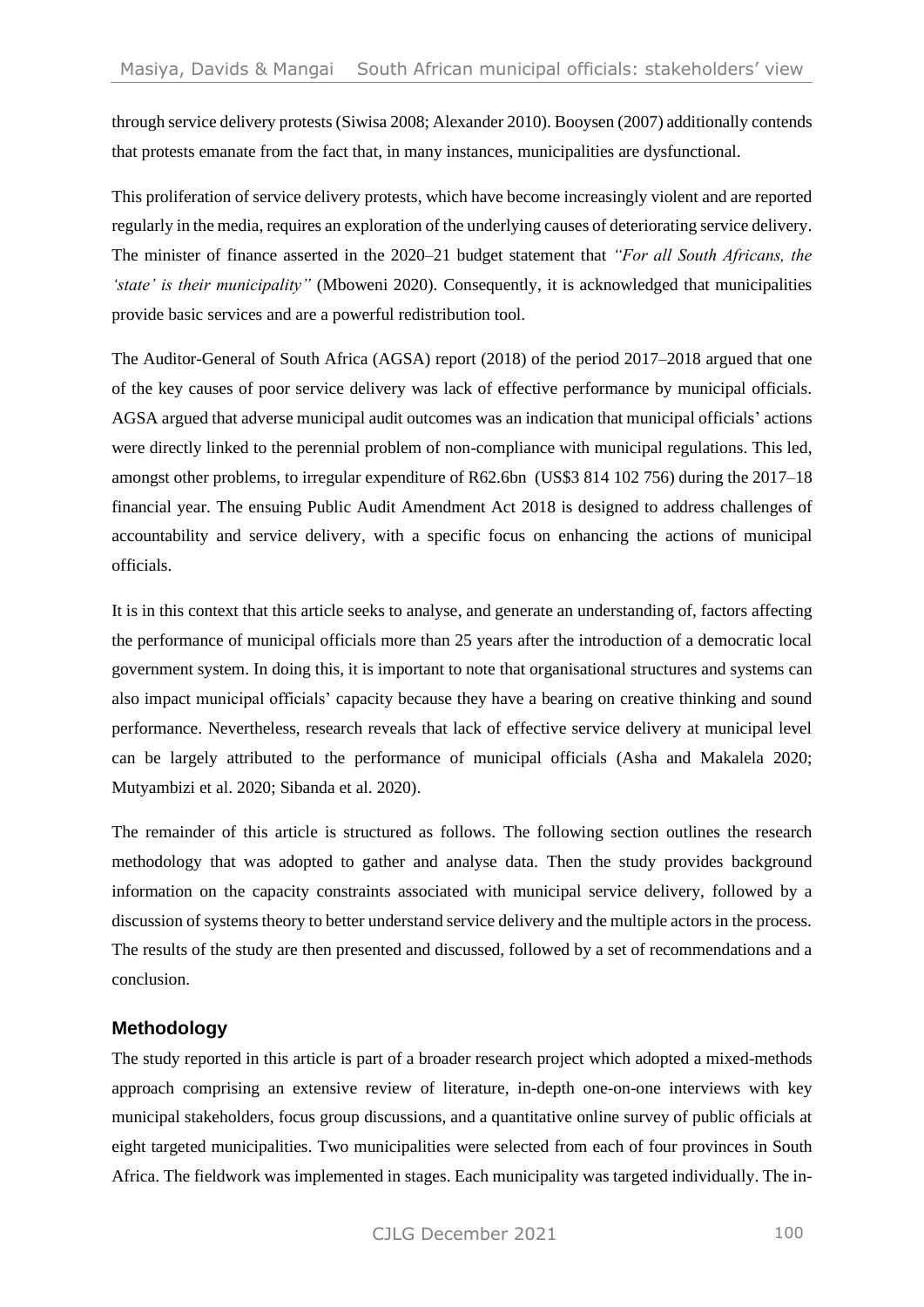depth interviews were conducted via telephone calls and online platforms such as Zoom and Microsoft Teams.

For this article the in-depth interviews are utilised to provide more nuanced and detailed information to inform skills development and capacity interventions, but not to generalise to a larger population (Charmaz 1990). However, as part of the broader research project they are utilised to triangulate the findings with those of the online survey and the focus groups.

The research instrument sought participants' views on the following key thematic areas: 1) Challenges public officials face working at municipalities; 2) The general functioning and performance of the municipality; 3) Contextual factors which impact on the performance of the municipality; 4) Impacts of other government departments or external organisations on the performance of the municipality; 5) Organisational culture of the municipality; 6) Personal needs and values to perform your job; 7) Resources needed to perform your job; 8) Leadership practices and challenges; 9) Clarity of the roles and responsibilities of municipal officials; 10) Qualifications of officials to perform their job; 11) Skills development strategies; 12) Alignment of policies and procedures to the strategic plan; 13) Community engagement and collaboration with stakeholders; and 14) Suggestions to enhance the officials' capacity and skills.

The in-depth interview schedule was based on a detailed literature review on local government, which included: Chapter 13 of the National Development Plan (NDP) titled 'Building a capable and developmental state' (The Presidency, Republic of South Africa 2011); the 1998 White Paper on local government (Republic of South Africa 1998); the Local Government Turnaround Strategy of 2009 (Republic of South Africa 2009); and the National Implementation Framework towards the Professionalisation of the Public Service (National School of Government 2020). A panel of two research experts and two practitioners reviewed the research instrument content to establish its conformance with the overall project objectives and whether it adequately covered the skills and capacity areas of investigation as well as internal and external factors which impact on the overall performance of public officials at municipal level.

A total of 14 one-on-one interviews were conducted with key stakeholders in the public, private and civil society sectors. The list of key informants included academics, staff from key stakeholder organisations in local government – for example, the South Africa Local Government Association (SALGA), the Department of Cooperative Governance and Traditional Affairs, and municipal managers – and representatives from civil society organisations (CSOs). Interviewees were selected irrespective of their provincial location to acquire a broad and in-depth overview of issues related to skills and capacity from a national perspective. COVID-19 health and safety protocols required mostly online and telephone interviews, but a few interviews were conducted face-to-face before the nationwide lockdown was implemented in late March 2020.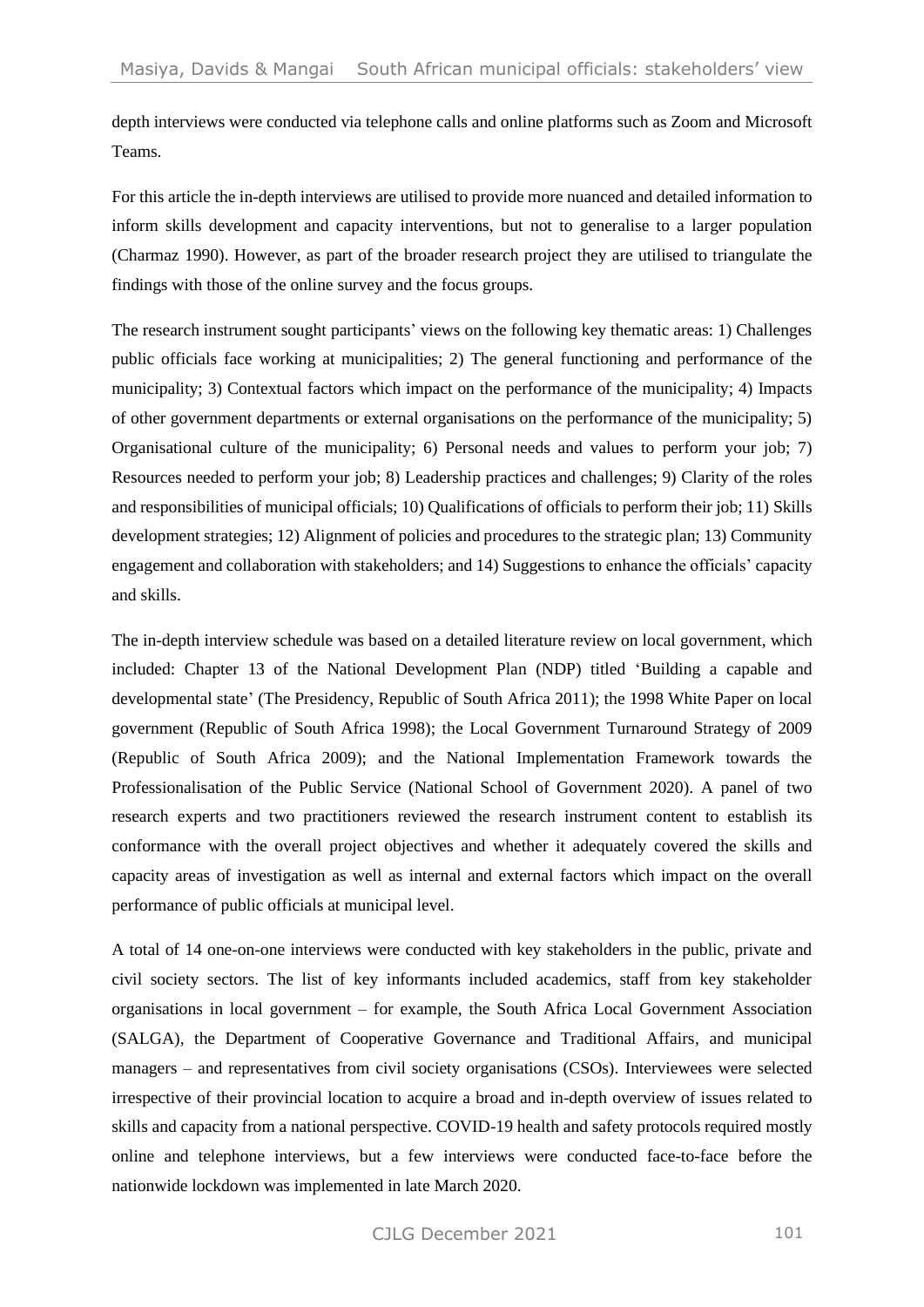Most of the interviews lasted between 60 and 90 minutes. Three researchers conducted the in-depth interviews and each was responsible for recording and taking detailed field notes during the interview. Once the interviews were completed, they were tasked with transcribing the recording verbatim. The transcripts were then coded according to the questionnaire themes. Each researcher involved in the coding process was instructed to assign an equal weight to each statement and thematic area.

The study employed a grounded theory approach. It did not employ a software package to assist with data analysis because it was feasible for the researchers themselves to categorise the data into themes. This approach conformed with Deterding and Waters (2021), who reason that the grounded theory approach was developed based on projects with a small number of interviews, and which are therefore capable of analysis by the researchers themselves.

## **Literature review**

#### *Capacity in municipal service delivery*

Municipalities are the sphere of government closest to the citizens. They are central to providing effective basic services to local communities. At municipal level, Chen et al. (2014) define service delivery to be the meeting of basic needs which local communities are dependent upon, for example water, electricity, sanitation, infrastructure, healthcare and housing. Ndevu and Muller (2018, p. 182) posit that municipalities are at the front line of public service delivery and are the first point of contact between an individual and a government institution. Effective and efficient service delivery depends on municipal capacity.

Whittle et al. (2012) noted that the literature on organisational capacity offers a variety of ways in which capacity can be understood. It is therefore difficult to reach a standard understanding and description of what constitutes 'capacity' and 'capacity-building', and which factors influence organisational capacity and effectiveness (Sobeck and Agius 2007). However, Milen (2001) provides a working definition of what constitutes capacity. They assert that it is the ability of people, organisations and systems to achieve set objectives. Therefore, in the context of municipalities, capacity relates to the ability to provide effective services to local communities. It refers to the ability of the municipality to achieve specific outcomes through set internal functionalities and processes – what people do, and the systems and structures that exist within the municipal organisation.

Whittle et al. (2012) posit that this 'whole-of-organisation' perspective relies on five fundamental 'capacities', namely: (a) competent (qualified and experienced) people; (b) programmes being relevant to community needs; (c) efficient organisational structures; (d) adequate resources; and (e) an effective way of working. This article analyses the extent to which South African municipal officials are affected by capacity constraints in those areas, and how these constraints may impact their ability to address current service delivery challenges.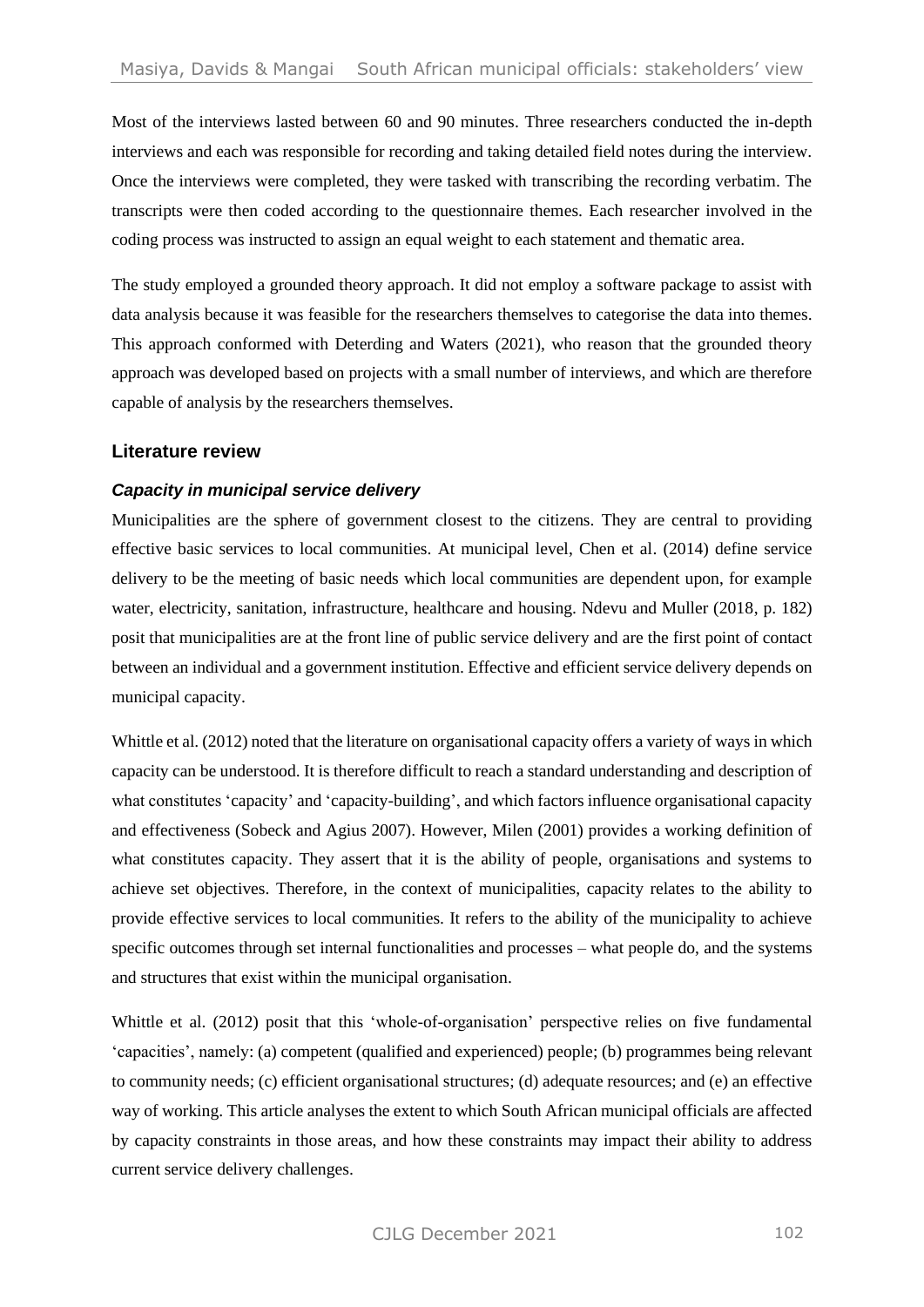In general, municipal service delivery in South Africa still reflects the legacy of apartheid government policies, which were founded on a racial separatist ideology without due regard to equitable service delivery. Essentially, the infrastructure backbone of the country was not built to be inclusive. Improving service delivery has, therefore, remained a complex and difficult task. Consequently, too many communities throughout the country still live in abject poverty with inadequate infrastructure. According to Masuku and Jili (2019), inadequate municipal capacity has contributed towards the lack of basic services such as housing, water and sanitation. However, the Public Servants Association (2015) argues that the popular sentiment is rather that there is institutional dysfunctionality across municipal government.

#### According to Reddy (2016, p. 5):

*There is constant reference by municipal functionaries to 'world-class cities', but at the same time the traffic lights are quite often not functioning; the grass on the verges is not regularly trimmed; water pipes are constantly broken or even leaking; potholes are multiplying; telephones are often unanswered and there is widespread urban decay throughout the municipal areas, resulting in a depreciation of property values and loss of potential income for the municipalities.*

Thus, despite commendable goals having been set by government to enhance the quality of service delivery at municipal level, existing research, media reports and community protests reveal that municipal services fail to meet basic standards and the reasonable expectations of the citizenry. There is an urgent need to bring together theoretical insights and empirical data to enable a better understanding of the factors which influence the performance of municipal officials as well as to explore the potential to improve municipal service delivery in South Africa.

# **Systems theory**

The present study applies systems theory to understand the influence of the performance of municipal officials on service delivery. Systems theory has gained currency with academics and policy-makers alike in recent years (Mansoor and Williams 2018). It generates a better understanding of policy implementation and bureaucratic performance, as well as its complexity and unpredictability (Hawe 2015).

Systems theory can be credited to David Easton, a reputable scholar of political science who analysed politics from the perspective of systems in his famous work *The Political System* (1953). The political system comprises those identifiable and inter-related institutions and activities (which we generally think of as government institutions and political processes) in a society that generate authoritative decisions (Anderson 2015). Municipalities can be considered a political system's response to demands for service delivery at local level.

In seeking to examine factors which affect South African municipal officials' performance and to provide recommendations on how it can be improved, this study draws from systems theory to consider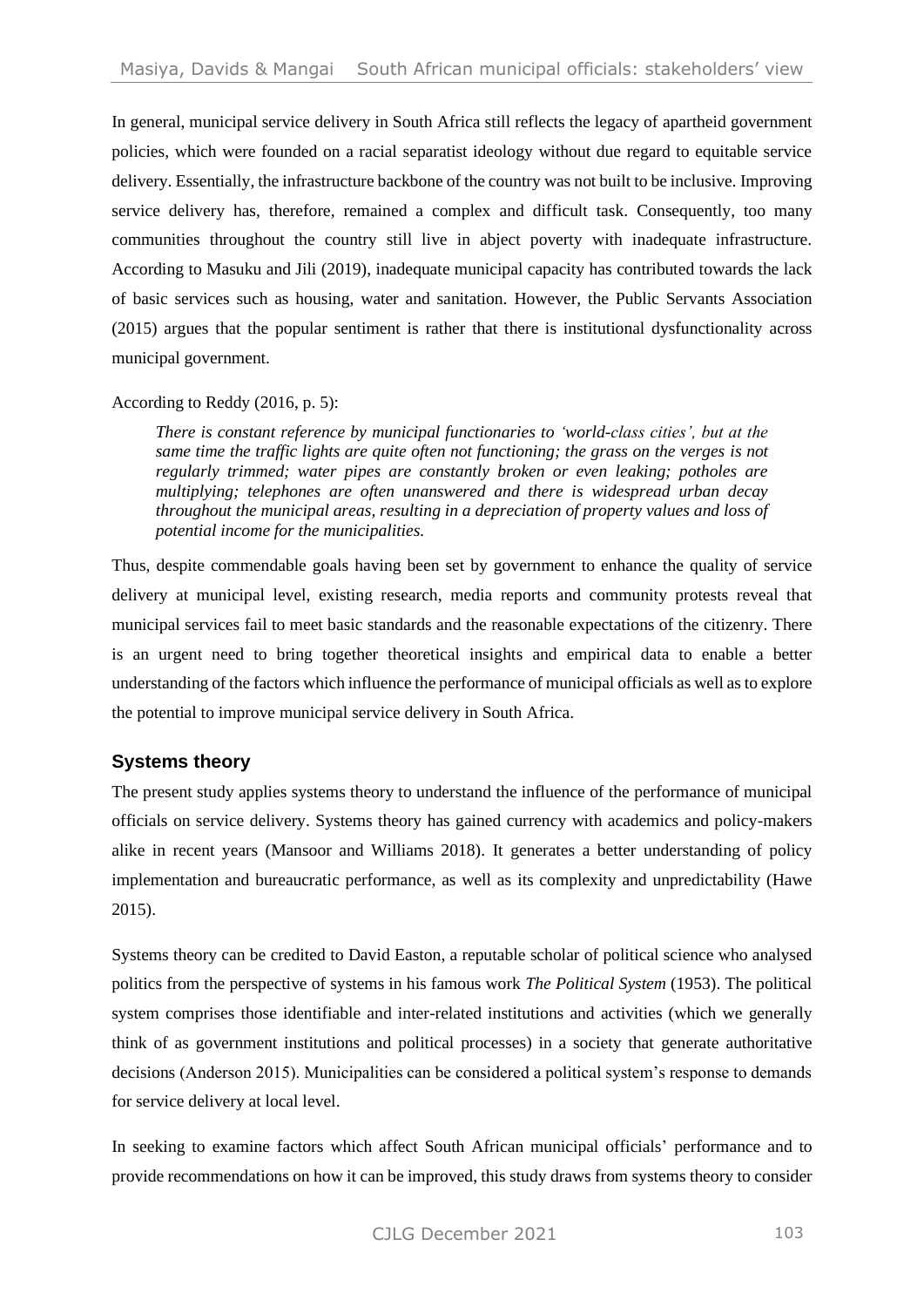the multiplicity of actors who potentially impact that performance. Stewart and Aryes (2001, p. 84) postulate that:

*the systems approaches suggest that determining what is causing a problem may be to ask the wrong question. The 'problem' is itself a manifestation of a set of inter-related elements, at least some of which reflect the effects of past policy choices. In other words, there is a problem situation, rather than an identifiable causal factor.*

In explaining the systems approach, the Organisation for Economic Cooperation and Development (OECD) (2017) asserts that action, processes and outcomes are based on relationships; that is, the connections between individual pieces, rather than the pieces themselves. Thus, in terms of this theory, the individual pieces in municipal service delivery (for example municipal officials, stakeholders, citizens, elected officials, other spheres of government etc) are important, but the way they work together makes the difference as to whether the municipalities as systems succeed. Systems can also exist within each other, such as a department within a municipality or a unit within a municipal department. Given this complexity, the relationships between causes and effects are neither linear nor simplistic.

To comprehend how a system of public service delivery should be conceptualised, Mansoor and Williams (2018, p. 8) argue that we must apprehend how the system works in terms of *"a) the functions it performs; b) its main stakeholders; c) inter-relationships or flows of information, accountability, or resources among sub-systems; and d) the levels at which various stakeholders operate".* Accordingly, the key to a successful municipal service delivery system is the process which defines not only the relationships between elements but also the way in which the customer or service flows through the system. Well-designed processes based on desired outcomes and purposes create efficient, flexible and integrated systems.

Applying the systems approach to municipal problems which are ordinarily complex is useful in mapping the dynamics which underpin municipalities, how the relationship between system components affects how they function, and the nature of interventions which can lead to enhanced outcomes. The system lens assists observers to comprehend how systems are structured and operate. This implies understanding what lies between the parts: their relationships, and the gaps between. Furthermore, it enables reflection on possible action which can be taken based on this understanding (ie design and design thinking) and formulation of options that can be tested before being applied within the systems in question.

Therefore, utilisation of the systems approach to analyse service delivery can help municipalities to confront in a holistic manner problems which cut across administrative and territorial boundaries. In developing solutions to any municipal capacity challenges, including those of municipal officials, the process should be to develop *"a vision for a desired future outcome, define the principles according to*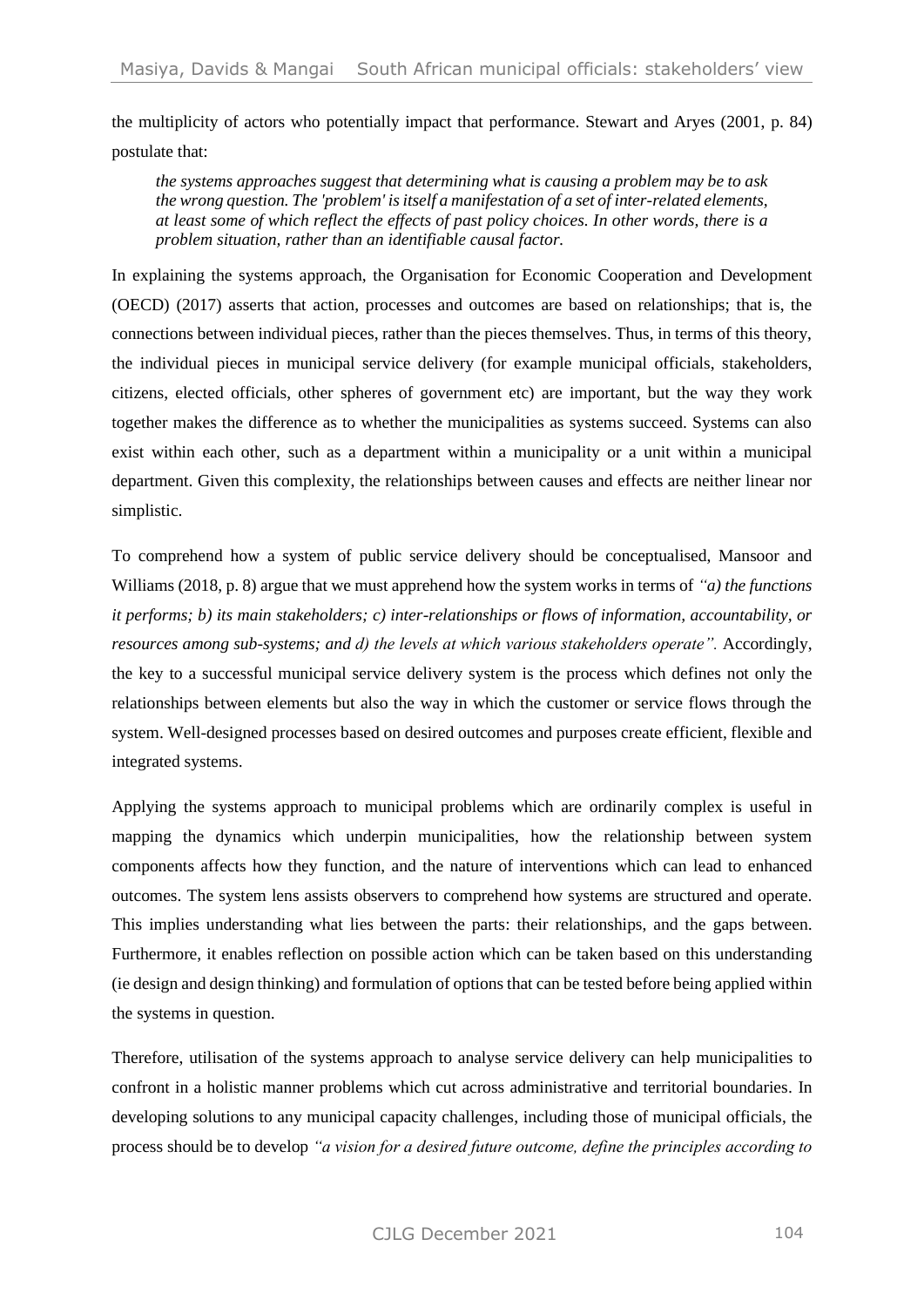*which that future system will operate, and start to implement a set of interventions that will transform the existing system into the future system"* (OECD 2017, p. 9).

In municipal service delivery, application of the systems approach is also appealing because changing the entire municipal system simultaneously is an untenable intervention, as services must be provided continuously: they cannot be stopped, redesigned and restarted. In that regard, a systems approach enables the roll-out of new practices in targeted areas while core processes continue to function.

## **Study results**

The research findings reported here have been structured around eight interconnected themes which emerged from the interviews as factors which affect effective municipal officials' performance. These themes are presented in detail in the sub-sections that follow and reviewed in the Discussion section.

#### *Unsupportive institutional environment*

The interviews established that public officials at various levels, regardless of their skills, are confronted by an unsupportive institutional environment coupled with a bureaucratic and rigid institutional structure which inhibits the adequate absorption and application of new skills, policies, regulations and practices. This finding is consistent with recent research by Moodley (2018) whose study revealed that an unsupportive institutional environment was among the top three issues which posed critical challenges to municipal service delivery. Institutional environments are influential through incentives which they create that have a strong bearing on the degree to which officials' performance can be enhanced and sustained.

#### *Negative power struggles and political interference*

Overall, the interviews revealed that the picture of the internal municipal environment is primarily one of negative power struggles between the political and the administrative spheres. Respondents reported a challenging organisational culture which adversely affects the morale and agency of officials.<sup>1</sup>

Respondents also reported that in terms of the political–administrative interface, political interference is visible in *"the politics of the day, the encroachment of politicians on officials' sphere of responsibility and also officials who are affiliated to a political party".* They hold that interference and institutional context has led to the development of a *"commanding authoritarian language from politicians"* which is very unappreciative of officials' skills and expertise and causes officials to feel pessimistic about their ability to undertake their tasks in a professional manner, and thereby creates dissonant workplaces. One of the respondents commented that *"there is limited space for politicians and officials to engage with each other on key issues in a constructive manner".* The respondents argued that officials often

<sup>&</sup>lt;sup>1</sup> Due to the small sample size, it was not possible to indicate the source of quotes and also maintain necessary confidentiality.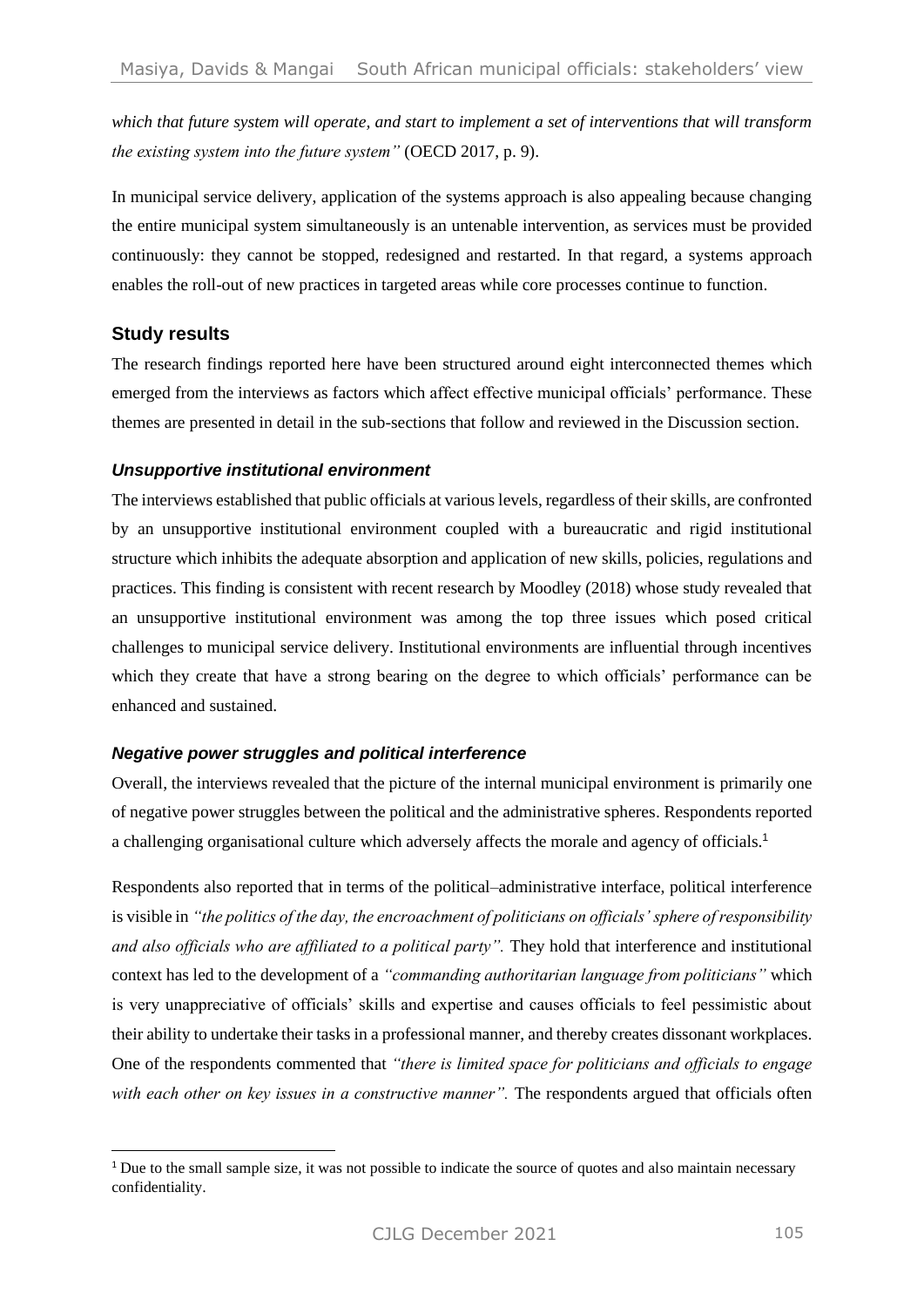feel unprotected from this tension and political priorities frequently override formally approved implementation plans and administrative needs. In their analysis, the common feature is a power-play relationship: that is, the politicians' decisions override those of the officials. The common notion is that a 'dissonant' workplace environment *"creates a climate of instability and fear; people are always alert for being attacked. Their brains are [in] defence mode and they can't think creatively".* Moreover, hardworking officials at municipal manager level are swamped by politics and feel that they cannot do much to counteract these pressures. An interviewee argued: *"Officials fear politicians when trying to solve problems. They do their best but know that as soon as there is a small error they can be thrown out, so it's better to rather not do much. That is the culture."*

Furthermore, an experienced consultant and former civil servant observed that: *"The major challenge I see in most senior officials, especially managers, is political interference; also, within people themselves, their own political involvement and sensitivities… there is a tension between the right thing to do as a public official, versus the right thing to do given political and social expectations."*

#### *Lack of trust due to political appointments*

An interview participant also identified a '*deep'* or entrenched organisation-wide lack of trust – between councillors from various political parties, between officials and oversight committees, and by councils distrusting senior officials' intentions. The participant attributed this to the prevailing political deployment arrangement under which councillors do not necessarily take the decision to appoint the municipal manager and approve the appointment of other senior officials, but instead regional political party structures make these strategic decisions. The result is that the municipal council is not always convinced of the skills and intentions of the municipal manager, whose conduct, decisions and advice are then subject to suspicion and challenge. The same suspicion applies to subsequent appointments by the municipal manager. Several interviewees reported that it is *"common to have a high turnover or rotation of team and thematic leaders, as well as long-term acting appointments. This combination creates a climate of uncertainty and distrust where officials can't make meaningful decisions and undertake appropriate long-term planning that enables predictable service delivery."* 

#### *Over-regulated and tense bureaucratic environment*

For some of the respondents, municipalities are an over-regulated environment which places pressure on officials to fulfil multiple requirements to work with provincial and national departments. They hold that numerous regulations and a compliance-driven approach create a difficult working environment with complicated internal procedures. Attracting and retaining skilled persons and making the most of the skills officials possess or have acquired is difficult in this context.

During the interviews, the organisational environment in municipalities was described as tense and bureaucratic, characterised by a culture of commanding, under a compliance-driven mentality. One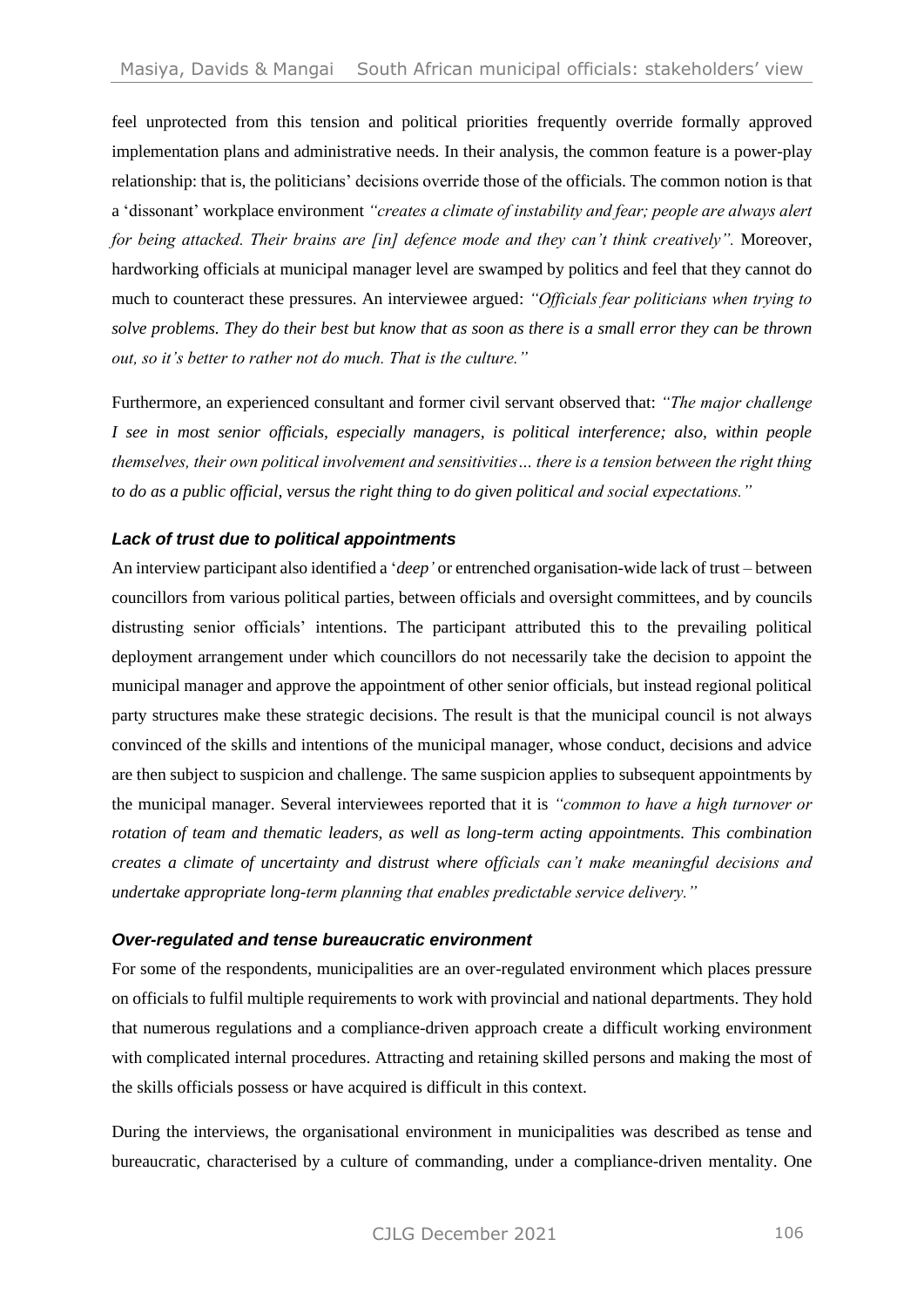respondent commented that *"the bureaucratic environment in South African municipalities is destroying many departments and innovation"* because it inhibits people from collaborating across boundaries and being creative. The bureaucratic and rigid institutional set-up also appears to inhibit the absorption and application of new policies, regulations and practices. A manager from a nongovernmental organisation (NGO) and urban justice activist explained that:

*We have seen that when policies and procedures are updated and improved, it takes a long time for officials to change their thinking and update their skills to steer implementation in the new directions. For instance, with the new housing policies we asked ourselves, do officials take time to think how to implement it and what skills are required? This is important not only for senior-level officials but for planners and those officials working on the ground… The upgrading [of] informal settlements policy allows for innovation and flexibility, but municipalities still go back to the Reconstruction and Development Programme (RDP) narrative and set-up of 'relocation' houses. While the policy speaks about the importance of public spaces, you don't see municipalities thinking of this. The system seems to prevent creativity on how human settlements should be [designed and developed].* 

#### *Absence of a culture of excellence*

The interviews indicated that there is no culture of excellence to support high-quality service delivery, oversight, coordination or coherent planning between the departments. Instead, *"chaos, disarray, mistrust, poor oversight [and] lack of accountability"* characterise organisational culture. A respondent noted that it is difficult to imagine any official or councillor feeling motivated to achieve excellence *"when the entire local government sector is viewed as a failure… it would take a dedicated and strongwilled official to thrive in that environment."* This argument suggests that there is no value attributed to excellence and striving towards it; rather, there is a culture of mediocrity and a general attitude of not taking jobs seriously or performing them with a sense of duty.

A senior representative of a well-established NGO which works closely with communities and local authorities agreed that the *"organisational culture in most municipalities is negative and officials don't feel valued"*. This environment favours the many officials who want only job security, rather than the few who are committed to public service. The representative spoke of one senior manager who, while working in middle and senior management for a decade in a metropolitan council, has never had his performance assessed, or even participated in a team-building exercise – *"they are on their own"*.

#### *Failure to upgrade skills*

The interviews pointed to a large mismatch between skills development plans, training efforts and the actual capacity of municipal officials to implement the acquired skills. The data (interviewed respondents) reveals that even when officials get exposed to new skills, the system does not encourage officials to apply them. A senior public official explained: *"The difficulty comes with a municipal system that is not responsive to those skills. Furthermore, there are instances where well-qualified people join the municipality, but there is no system capacity to absorb and use those skills and eventually there is no institutional receptiveness to apply new knowledge, which is a contradiction."*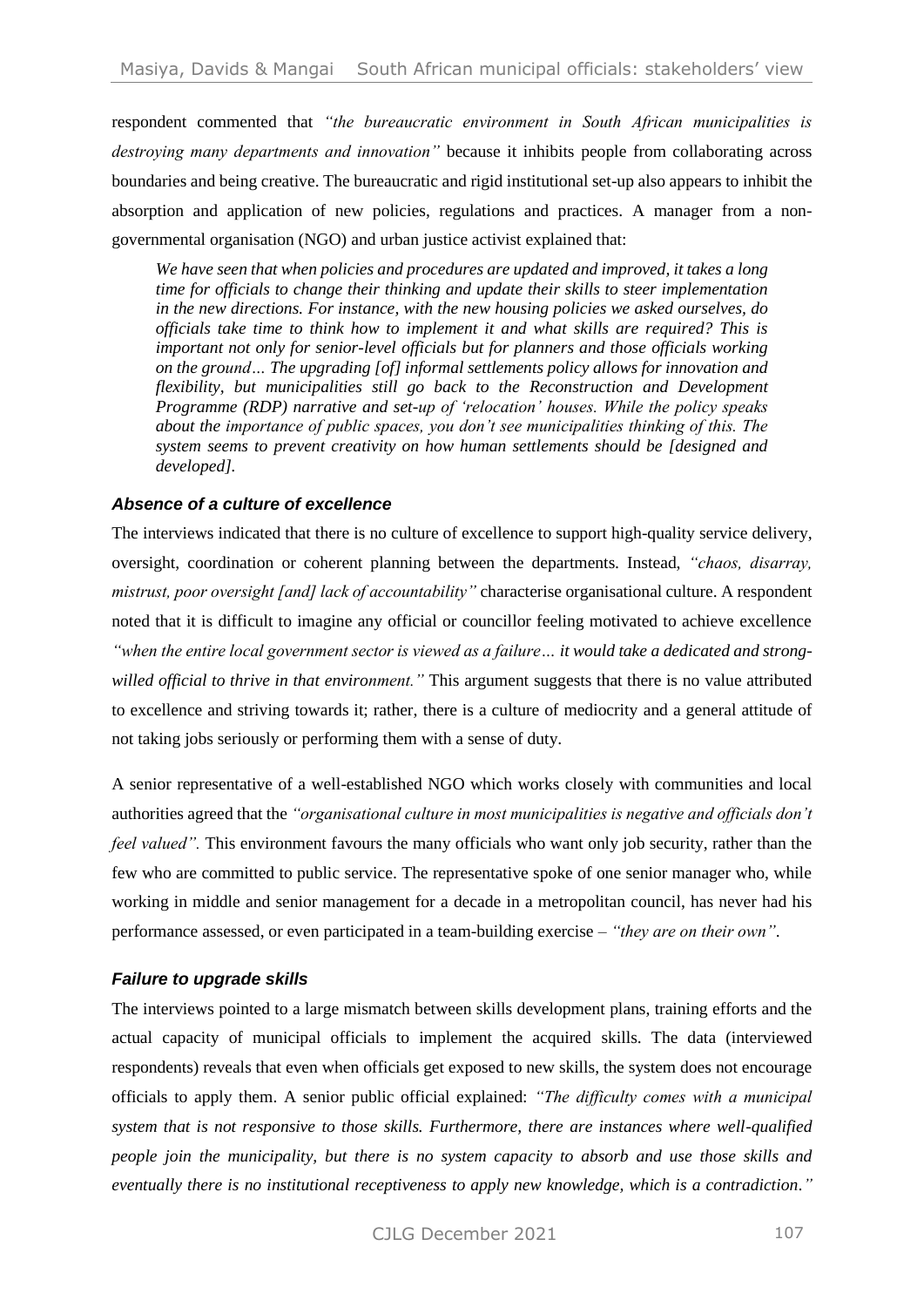An interviewed NGO participant who conducted a municipal public accounts committee (MPAC) training workshop also noted that junior staff are neglected. They received no training or support from their seniors or from municipal officials to enable them to perform their tasks effectively.

#### *Poor oversight mechanisms*

Respondents argued that the severe dysfunctionality in some municipalities is exacerbated by poor oversight by national or provincial departments which have responsibility for local government. This is the case even though municipalities are mandated by law to report monthly and quarterly to the National Treasury, and quarterly to the Department of Cooperative Governance and Traditional Affairs. For example, a senior NGO official stated that: *"You would assume that, before the Auditor-General comes at the end of the financial year, the departments that have oversight functions over LG and that receive by law [quarterly] reports on LG performance would pick up challenges… long before the Auditor-General.*" Such oversight responsibilities are stipulated in legislation such as the Local Government: Municipal Structures Act 1998 and the Municipal Finance Management Act 2003. In the context of these legislative provisions, municipal public accounts committees are expected to perform an internal oversight role, while external oversight is the responsibility of municipal audit committees. Yet it would appear these roles are rarely undertaken.

Respondents also noted that municipal oversight in principle also requires officials to ensure that communities have access to information, and that the provision of information should go beyond placing certain information online. Municipalities should, therefore, create conditions for the poor to access information, and consult communities to share insight from their lived experiences. In other words, municipalities must not just perceive IT and social media as the new 'sexy thing' to engage constituencies and stakeholders, because doing so can limit 'real' engagement and accountability. What is needed is meaningful engagement with communities and stakeholders to ensure that municipalities address their constituents' concerns and service delivery issues.

#### *Weak capacity to engage in collaborations*

The interviews further revealed that in the political sphere, and at senior management level, officials have relatively weak capacity to engage in collaborations, partnership-building and coalition politics, or to work with the private sector, community groups etc. An NGO manager felt that there was a need to train politicians to better understand and manage the administrative–political interface, because of its impact on public officials' capacity to operate, deliver and assemble key collaborations. The same participant emphasised that *"municipalities and especially metros can't perform without good intergovernmental relations and partnerships with other institutions, not only provincial and national but local. The lack of effective relationships with parastatals for instance has caused delays of decades in major infrastructural projects."*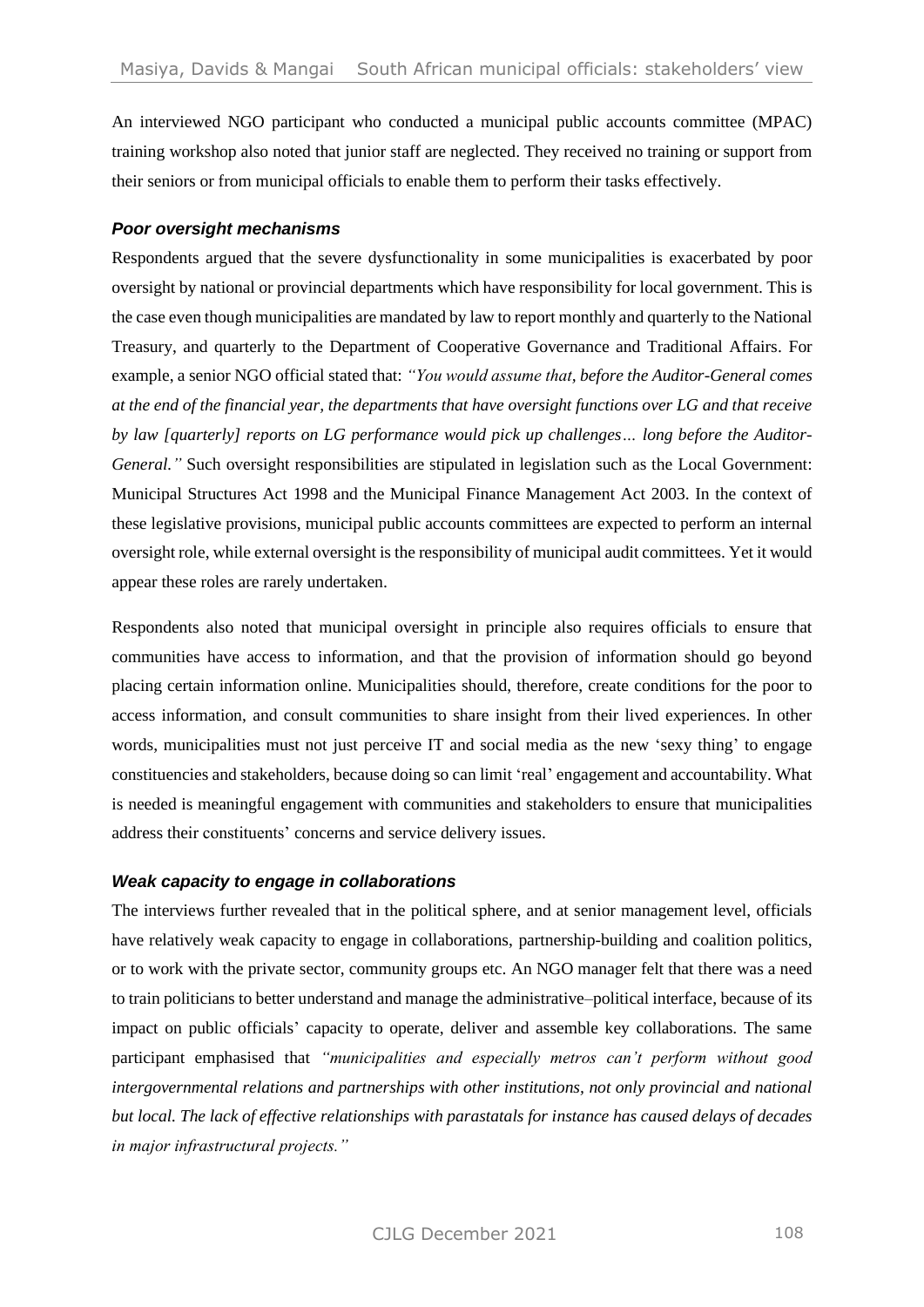Internal collaboration is another challenge, with limited cooperation in evidence between officials. A participant said that *"collaboration is actually punished by the system, with stories of departments punished for transferring resources to other departments".* Overall, the interviews revealed that officials work in silos, and often employ competitive and non-collaborative approaches in their daily routine. Although officials hold coordination meetings, there is limited cooperation in terms of information and resource-sharing. A key informant deplored this, and offered a vision of more effective working : *"it's about working smarter, collaborating and sharing resources both within and across nearby municipalities, and technology can assist communication within the institution, for instance by having a central repository of information that all departments are able to access and share."* Beyond technological fixes, this is an important governance challenge which identifies a gap in planning and management skills.

Another interviewee also argued that services such as housing and waste require all departments and even neighbouring municipalities to work together. The participant commented that: *"Collaboration requires blending your mandates, resources, plans, but this is actually discouraged and even punished by a compliance-driven system where officials are expected to primarily stick to tick (or fill) indicators."*

#### **Discussion**

The application of systems theory has cast light on the complexity of the factors which affect South African municipal officials' performance, due to the multiplicity of actors. Interpreting the interview findings through this lens reaffirmed Hawe's (2015) postulation that systems theory generates an understanding of policy implementation and bureaucratic performance, as well as their complexity and unpredictability. The study results suggest that municipal officials often work in an unsupportive institutional environment characterised by onerous institutional and bureaucratic rules and regulations which impact negatively on their performance and job satisfaction. There is thus a need for greater and more focused support. Building municipal officials' capacities is essential if municipalities want to fulfil and achieve the obligations stipulated for them in Chapter 10, section 195(1) of the 1996 Constitution and other national policy documents. In the South African municipal context, local government skills development is critical because it will lay the foundation for a more people-oriented local government system, and will determine local government's ability to meet the demands of the people for democracy, reconstruction and development.

For local government to work better, there is a need to invest more in capacity-building for both councillors and officials. The National Development Plan (NDP) in its Chapter 13 underscores the need to make public service and local government careers of choice. Furthermore, South Africa should focus on building public officials' skills and capacity at all levels. Top-level recruitment and management should be based on experience and expertise, rather than political affiliation, while at the junior level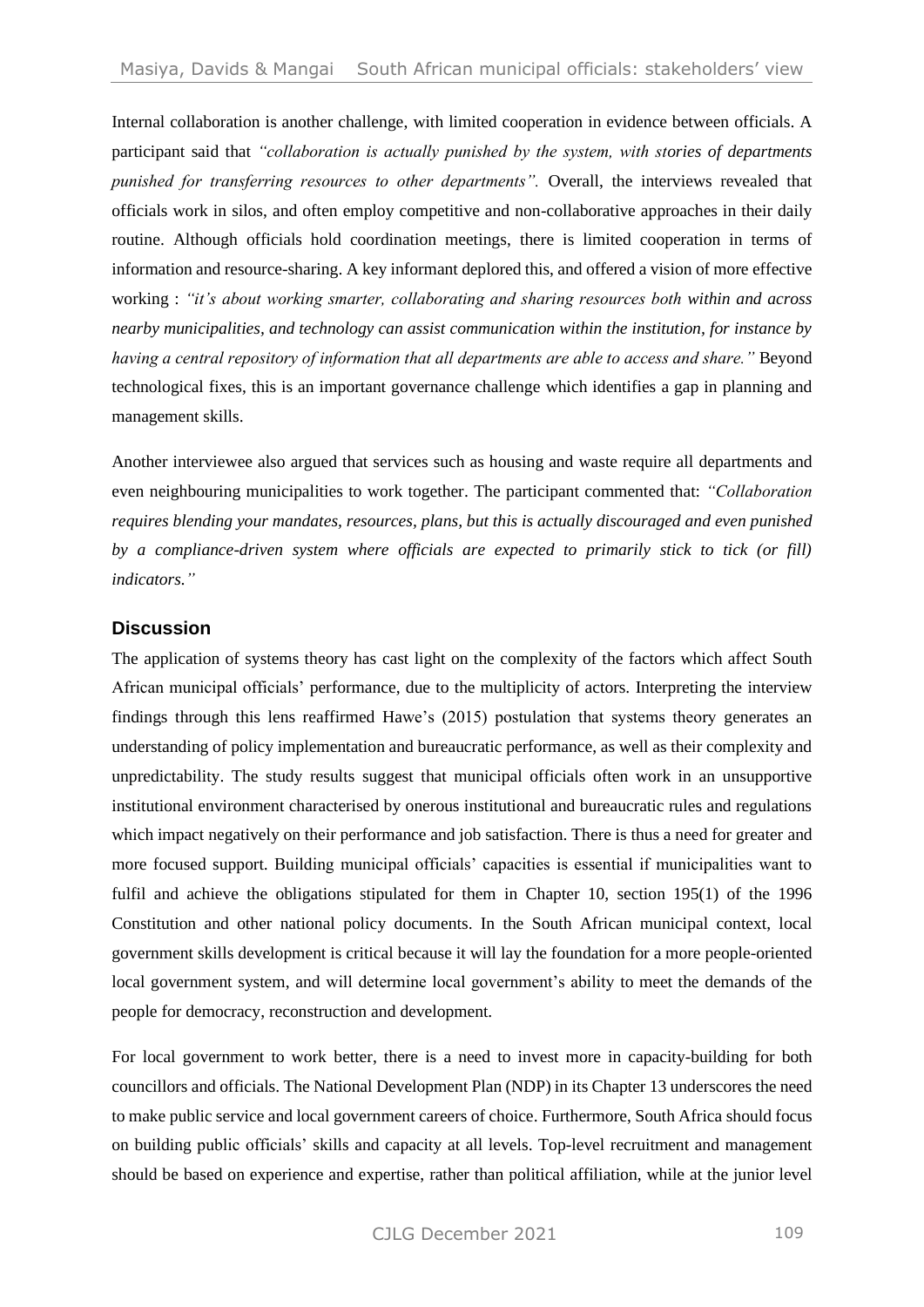the state should focus on developing the skills and expertise required for future public service cohorts (National Planning Commission 2011).

According to the Public Service Commission Act 2006, people who form part of an interview committee for a senior public service post must include all represented political parties within that municipality. The interview committee must interview the candidates, verify their qualifications, and work together with the legal and monitoring team. The personnel management or human resources department must also be independent of any political affiliation to enable it to hire candidates based on competency and not political affiliation. This will be challenging, but it is important if municipalities want to deliver on their mandate and adhere to the Batho Pele principles of putting people first.

Municipal officials also seem to lack the ability to pursue effective collaboration with communities, NGOs and businesses. Again, capacity-building is required. For example, multi-sectoral approaches are needed to service communities in terms of housing and waste disposal. The launch of the District Development Model on 26 November 2019 in the Waterberg District of Limpopo Province is a step in the right direction. Under this model all three spheres of government must coordinate and integrate development plans and budgets, and mobilise government and civil society capacity and resources as well as business, labour and communities to achieve growth and job creation (Department of Cooperative Governance 2020). According to Kariuki (2020), an integrated district model is important for sustainable and developmental local government, but it must be fully supported by an involved citizenry (including social partners) or the model will not work as intended. It remains to be seen how successful this new model will be in future.

Municipal officials' internal work environment is further impeded by power struggles between the municipal administrative and political leadership. Easton's (1953) political systems theory is illuminating in this context. According to his perspective, community interest should be prioritised and political party activities and agendas should not overshadow service delivery issues. Politicians should not intimidate municipal officials to make decisions which would favour them rather than the communities they serve. Likewise, it is essential that municipal officials consider the interests of the people ahead of those of a political party. Failure to do so will negatively impact municipal performance. The power struggles, political interference and political appointments of party agents are contributory factors which limit trust between officials. Distrust then creates an environment of suspicion which casts doubt on the credibility of decisions taken by municipal officials who are loyal to the party.

There is an urgent need to rethink and establish innovative ways to inhibit administrative malpractice within municipalities. Local government transformation in South Africa has placed considerable pressure on municipalities to manage their administrative and financial resources effectively, economically and efficiently to meet their developmental mandate. Therefore, municipalities need to

CII G December 2021 110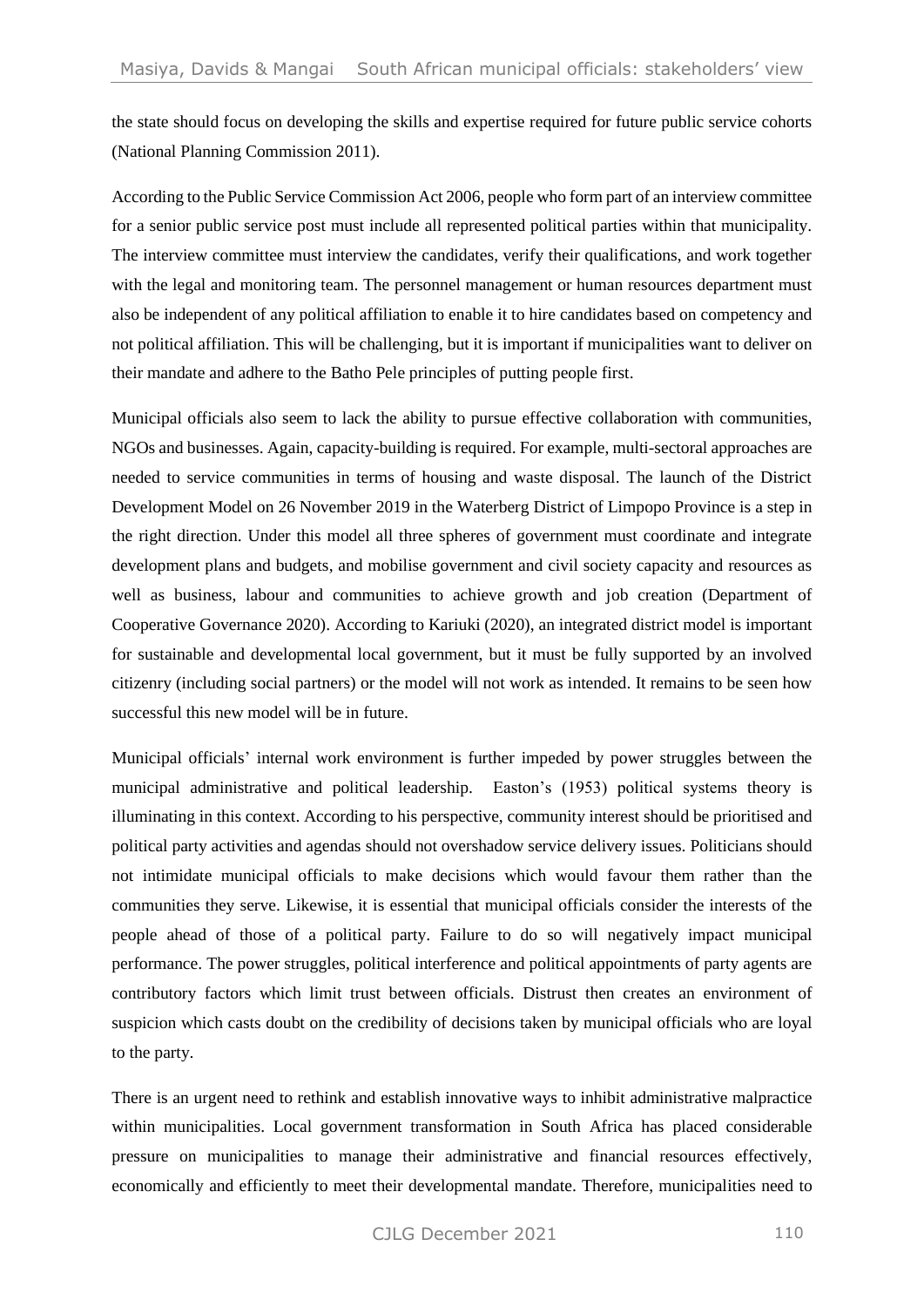implement sound administrative and financial management processes as envisaged in the statutory framework by appointing qualified and capable officials, including chief financial officers and internal auditors with appropriate skills. Importantly, municipal officials must account for outcomes, rather than just for budget expenditure. As additional resources are transferred to local government, there is also a need to strengthen institutions to enforce accountability for use of public resources (National Treasury 2018; Kumar and Fester 2019).

Research by Reddy (2016) confirms that political infighting and related clashes between the political and management wings of local government affect municipal service delivery adversely. Masiya et al. (2019) state that conflicts between managerial officials and elected officials in certain instances emerge because managerial officials are either unwilling or unable to share decision-making power with elected representatives, while politicians often encroach on officials' sphere of responsibility. In closely related observations, Tshishonga (2014) and Shava and Chamisa (2018) have argued that South Africa pursues a politicised bureaucratic model which is anchored in the cadre deployment strategy of the African National Congress (ANC). This involves the appointment of party loyalists to public institutions, purportedly to enhance public reporting lines and ensure that the institution stays true to the party's mandate as endorsed by voters. However, this policy and political influence in general weaken municipal officials' performance within South African municipalities. Decisions are heavily influenced by the dominant political party (Masuku and Jili 2019) and there is often a lack of political will to make sound appointments beyond party loyalty. According to Reddy (2016, p. 3), *"the politicisation of local government has created a challenge in this regard as the necessary skills at the local level are, at best, marginally available, and the political and management will to take firm and decisive action is lacking*". Hence allegations of appointments of unqualified personnel in municipalities, based on political patronage and nepotism, abound.

# **Conclusion**

Overall, the key stakeholder interviews revealed that there is a lack of coherent management systems in South African local governments, which can make it impossible to make good decisions. There is often no political will to support innovation, and resistance thereto is common. Crucially, in terms of the quality of service delivery, the report of the Auditor General South Africa (2019) on audit outcomes for the period 2018–2019 noted that most municipalities and similar public institutions were not compliant with service delivery improvement efforts, such as the drafting of service charters, delivery improvement plans and human resources plans. Furthermore, the lack of financial controls in municipalities contributed to huge irregular expenditure.

Clearly, there are parts of the municipal system which do not function optimally and need strengthening. In line with systems theory, attention must be given to *all* actors in the system if one wants to enhance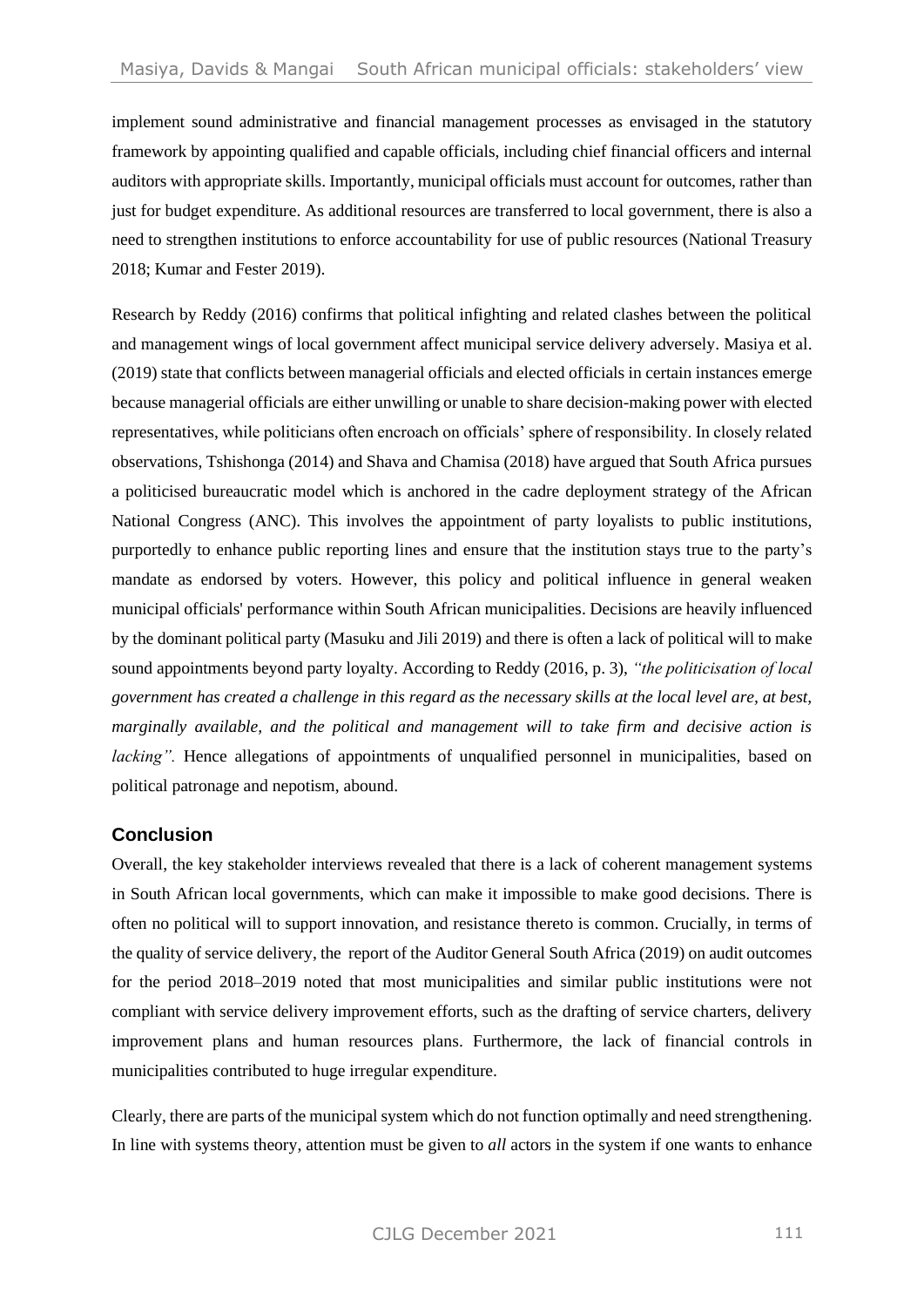the provision of municipal services. It is against this background that the opinions of key stakeholders were sought.

The study found that the municipalities need to depoliticise local government and promote non-partisan appointment of municipal officials. Further, greater and more focused support is needed to enhance municipal officials' skills and capacity. Implementation of targeted skills development plans, training and capacity interventions are essential for more effective and efficient service delivery. Furthermore, strong oversight and monitoring is required to enhance performance and address corruption as well as political interference in municipal administration.

For the municipal system to deliver the required outcomes the interests of communities must be prioritised. Effective collaboration with civil society organisations, NGOs and businesses, as well as collaboration between municipalities and with provincial and national departments, is needed to underpin improved municipal service delivery. The study, therefore, underscores that all parts of the municipal system are inter-related and must be connected to provide a better quality of life for all communities.

## **Declaration of conflicting interest**

The author declared no potential conflicts of interest with respect to the research, authorship, and/or publication of this article.

# **Funding**

The authors received no financial support for the research, authorship, and/or publication of this article.

# **References**

- Asha, A. and Makalela, K. (2020) Challenges in the implementation of integrated development plan and service delivery in Lepelle-nkumphi Municipality, Limpopo Province. *International Journal of Economics and Finance Studies*, 12, 1–15[. https://doi.org/10.34109/ijefs.202012101](https://doi.org/10.34109/ijefs.202012101)
- Alexander, P. (2010) Rebellion of the poor: South Africa's service delivery protests a preliminary analysis. *Review of African Political Economy,* 37, 25–40. https://doi.org/10.1080/03056241003637870
- Alexander, P., Runciman, C., Ngwane, T., Moloto, B., Mokgele, K. and Van Staden, N. (2018) Frequency and turmoil: South Africa's community protests 2005–2017. *South African Crime Quarterly,* 63, 27–42. https://doi.org/10.17159/2413-3108/2018/v0n63a3057
- Anderson. J.E. (2015) *Public policy making*. 8<sup>th</sup> ed. Stamford: Cengage Publishers.
- Auditor-General South Africa. (2018) *Consolidated general report on national and provincial audit outcomes (2017–18).* Available at: https://www.agsa.co.za/Portals/0/Reports/PFMA/201718/GR/PFMA2017- 18%20Consolidated%20General%20Report.pdf [Accessed 20 December 2020].
- Auditor-General South Africa. (2019) *Consolidated general report on national and provincial audit outcomes. (2018–19).* Available at: [https://www.agsa.co.za/Portals/0/Reports/MFMA/201819/GR/MFMA%20GR%202018-](https://www.agsa.co.za/Portals/0/Reports/MFMA/201819/GR/MFMA%20GR%202018-19%20Final%20View.pdf) [19%20Final%20View.pdf](https://www.agsa.co.za/Portals/0/Reports/MFMA/201819/GR/MFMA%20GR%202018-19%20Final%20View.pdf) [Accessed 13 December 2020].
- Booysen, S. (2007) With the ballot and the brick: the politics of attaining service delivery. *Progress in Development Studies*, 7 (1), 21–32. https://doi.org/10.1177/146499340600700103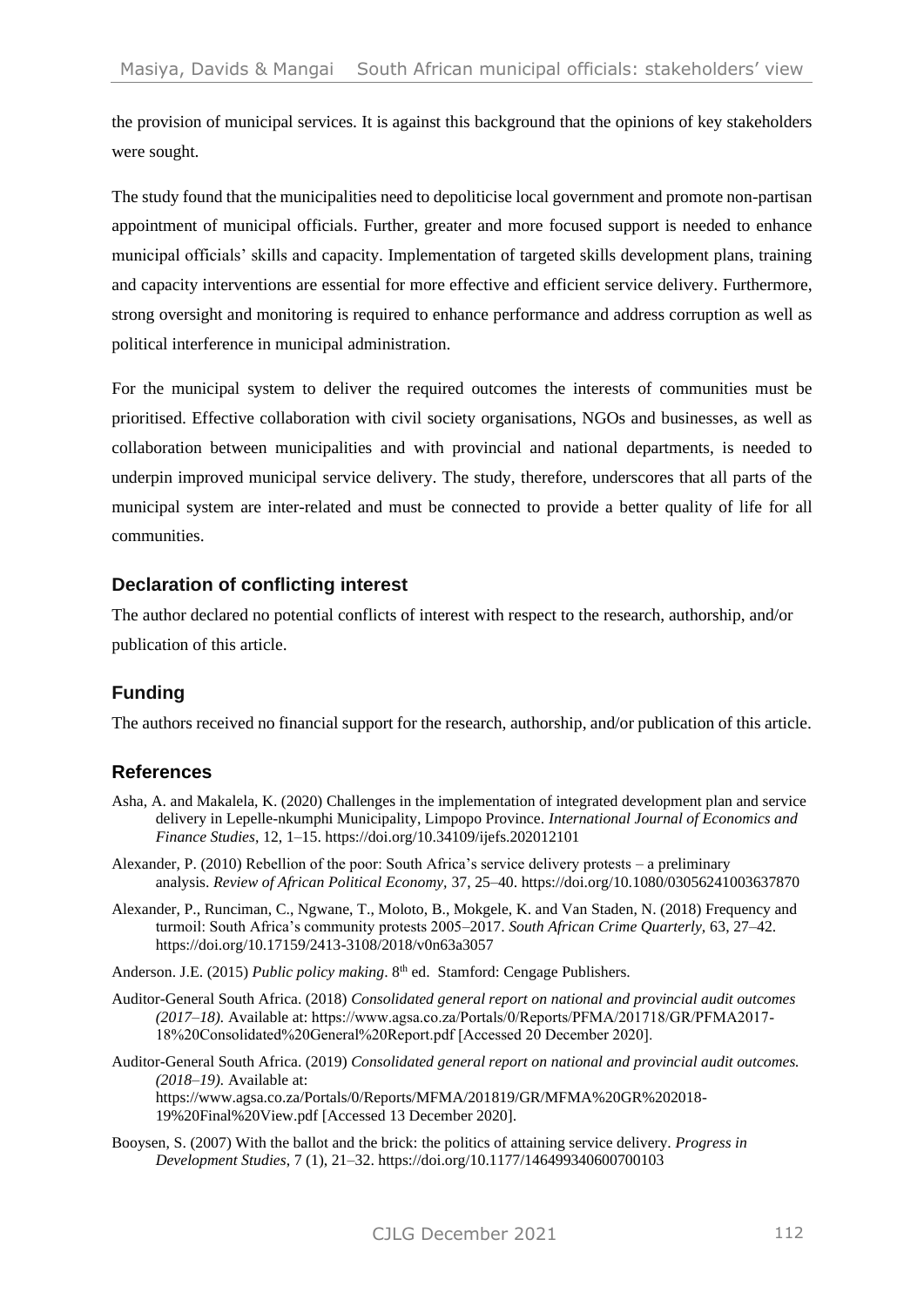- Charmaz, K. (1990) 'Discovering' chronic illness: using grounded theory. *Social Science & Medicine,* 3 (11), 1161–1172*.* Available at: <https://www.sciencedirect.com/science/article/abs/pii/027795369090256R> [Accessed 13 September 2020].
- Chen, L., Dean, J., Frant J and Kumar, R. (2014) *What does "service delivery " really mean?* Available at: https://www.cfr.org/blog/south-africa-what-does-service-delivery-really-mean [Accessed 10 April 2020].
- Dassah, M.O. (2012) A critical analysis of factors underlying service delivery protests in South Africa. *Journal of African and Asian Local Government Studies,* 1(2), 1–28.
- Department of Cooperative Governance. (2020) *District development model*. Available at: <https://www.cogta.gov.za/ddm/>
- Deterding, N.M. and Waters, M.C. (2021) Flexible coding of in-dept interviews: a twenty-first-century approach. *Sociological Methods & Research,* 5 (2), 708–739. https://doi.org/10.1177/0049124118799377
- Easton, D. (1953) *The political system: an inquiry into the state of political science*. New York: Alfred A. Knopf.
- Hawe, P. (2015) Lessons from complex interventions to improve health. *Annual Review of Public Health*, 36, 307–323. https://doi.org/10.1146/annurev-publhealth-031912-114421
- Kariuki, P. (2020) Local government revamp needed for district development model to work. *Business Day*, 29 September 2020. Available at: [https://www.businesslive.co.za/bd/opinion/2020-09-29-local](https://www.businesslive.co.za/bd/opinion/2020-09-29-local-government-revamp-needed-for-district-development-model-to-work/)[government-revamp-needed-for-district-development-model-to-work/](https://www.businesslive.co.za/bd/opinion/2020-09-29-local-government-revamp-needed-for-district-development-model-to-work/)
- Kemp, M.J. and Vyas-Doorgapersad, S. (2020) Service delivery challenges in Protea Glen, Johannesburg. *Africa's Public Service Delivery and Performance Review,* 8 (1), a368. https://doi.org/10.4102/apsdpr.v8i1.368
- Kumar, A. and Fester, R. (2019) *Fiscal futures: is there a space for better fiscal accountability in South Africa's metropolitan municipalities?* International Budget Partnership. Available at: https://www.internationalbudget.org/2019/03/fiscal-futures-is-there-space-for-better-fiscalaccountability-in-south-africas-metropolitan-municipalities/ [Accessed 12 February 2020].
- Mamokhere, J. (2019) An assessment of reasons behind service delivery protests: a case of Greater Tzaneen Municipality. *Journal of Public Affairs,* 20 (2). https://doi.org/10.1002/pa.2049
- Masiya, T., Davids, Y.D. and Mazenda, A. (2019) Effective public participation in municipal service delivery: the case of Nyanga township. *Administratio Publica*, 27 (3), 27–47.
- Maphumulo, W.T. and Bhengu, B.R. (2019) Challenges of quality improvement in the healthcare of South Africa post-apartheid: a critical review. *Curationis,* 42 (1), a1901. https://doi.org/10.4102/curationis.v42i1.1901
- Mansoor, Z. and Williams, M.J. (2018) *Systems approaches to public service delivery: lessons from health, education, and infrastructure.* Paper prepared for the workshop Systems of Public Service Delivery in Developing Countries on 14–15 May 2018, at the Blavatnik School of Government, University of Oxford.
- Masuku, M.M. and Jili, N.N. (2019). Public service delivery in South Africa: the political influence at local government level. *Journal of Public Affairs,* 19 (4). https://doi.org/10.1002/pa.1935
- Mboweni, T. (2020). *2020 Budget Speech – Minister of Finance Tito Titus Mboweni.* Available at: <https://www.gov.za/BudgetSpeech2020> [Accessed: 12 January 2021].
- Milen, A. (2001) *What do we know about capacity building: an overview of existing knowledge and good practice.* Geneva: Department of Health Service Provision, World Health Organization.
- Morudu, H.D. and Halsall, J. (2017) Service delivery protests in South African municipalities: an exploration using principal component regression and 2013 data. *Cogent Social Sciences*, 3 (1). https://doi.org/10.1080/23311886.2017.1329106
- Moodley, S. (2018) Why do planners think that planning has failed post-apartheid? The case of eThekwini Municipality, Durban, South Africa. *Urban Forum*, 30. https://doi.org/10.1007/s12132-018-9357-0
- Mutyambizi, C., Mokhele, T., Ndinda, C. and Hongoro, C. (2020) Access to and satisfaction with basic services in informal settlements: results from a baseline assessment survey. *International Journal of Environmental Research and Public Health*, 17, 4400. https://doi.org/10.3390/ijerph17124400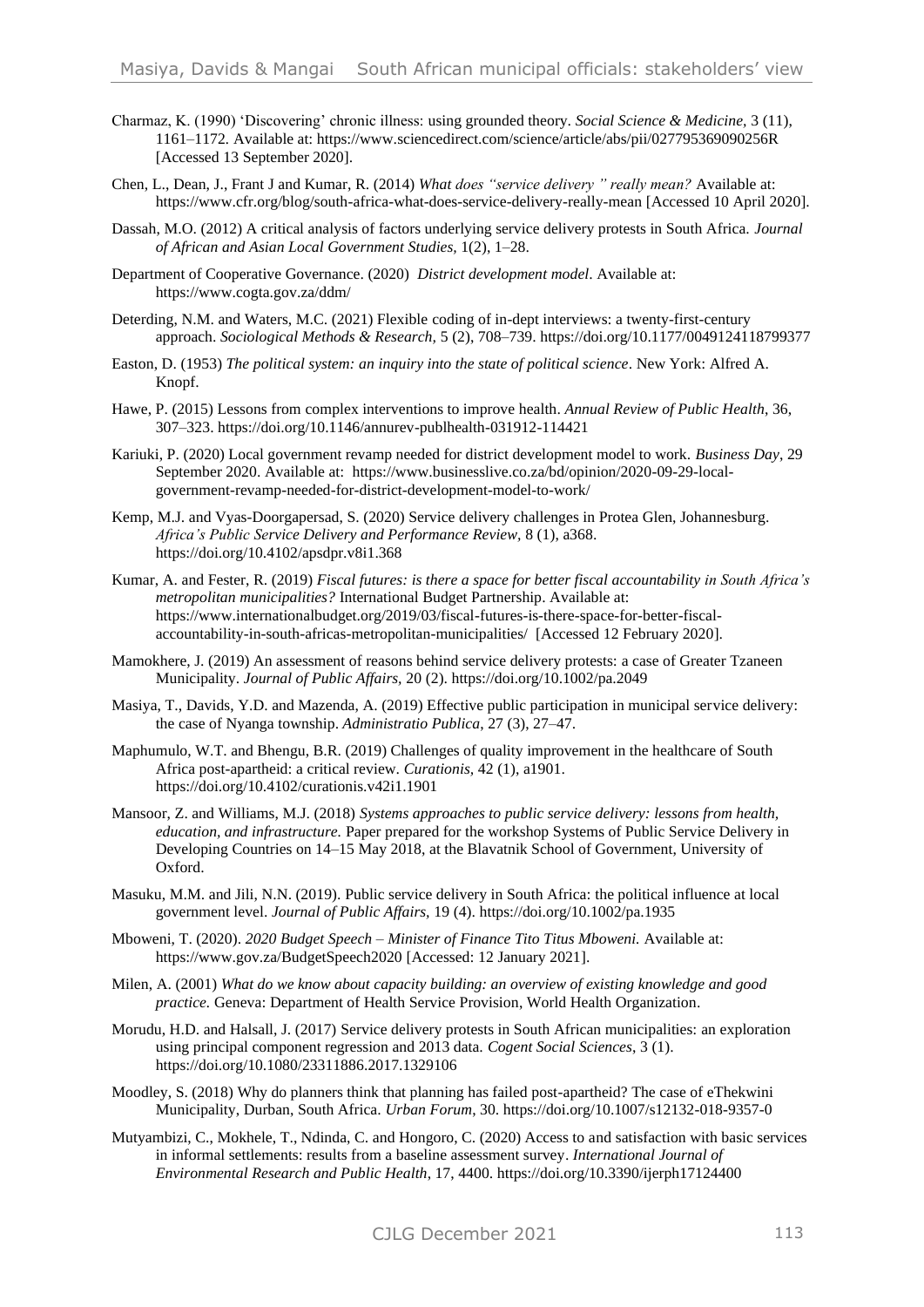- Naidoo, C. and Ramphal, R.R. (2018) The factors that affect public participation for effective municipal service delivery: a case of ward committees. *South African Journal of Industrial Engineering*, 29 (4), 82–93. https://doi.org/10.7166/29-4-1948
- Ntsikelelo, B., Nomarwayi, T. and Bradshaw, G. (2020) Electoral violence and municipal demarcation in South Africa, 1994–2019: a violent service delivery protests perspective. *Gender and Behavior*, 18 (1), 14857– 14871.
- National Planning Commission. (2011). *National Development Plan 2030*. Pretoria: Government Printers.
- National School of Government. (2020) A national implementation framework towards the professionalisation of the public service*. Government Gazette* No. 44031. Available at: [https://www.thensg.gov.za/wp](https://www.thensg.gov.za/wp-content/uploads/2021/01/Nat_Gov_Gazzette_24_December_2020.pdf)[content/uploads/2021/01/Nat\\_Gov\\_Gazzette\\_24\\_December\\_2020.pdf](https://www.thensg.gov.za/wp-content/uploads/2021/01/Nat_Gov_Gazzette_24_December_2020.pdf) [Accessed: 12 June 2020].
- National Treasury. (2015) *Minimum competency levels for municipal officials effective from October 2015*. Available at:

[http://www.treasury.gov.za/comm\\_media/press/2015/2015093001%20-%20MinimumCompetencyState](http://www.treasury.gov.za/comm_media/press/2015/2015093001%20-%20MinimumCompetencyStatement.pdf) [ment.pdf](http://www.treasury.gov.za/comm_media/press/2015/2015093001%20-%20MinimumCompetencyStatement.pdf) [Accessed 13 October 2020].

- National Treasury. (2018) *The state of local government finances and financial management as at 30 June 2018.* Pretoria: Government Printers.
- Ndevu, Z. and Muller, K. (2018) A conceptual framework for improving service delivery at local government in South Africa. *African Journal of Public Affairs*, 10 (4), 181–195.
- Organisation for Economic Cooperation and Development. (OECD) (2017) *Systems approaches to public sector challenges: working with change*. Paris: OECD Publishing. https://doi.org/10.1787/9789264279865-en
- Public Servants Association. (2015) *The challenge of service delivery in South Africa: a Public Servants Association perspective.* Available at: https://www.psa.co.za/docs/default-source/psa-documents/psaopinion/psa\_service\_delivery.pdf?sfvrsn=8ce4a8\_3 [Accessed 17 October 2020].
- Reddy, P.S. (2016) The politics of service delivery in South Africa: the local government sphere in context. *The Journal for Transdisciplinary Research in Southern Africa,* 12 (1), a337. https://doi.org/10.4102/td.v12i1.337
- Republic of South Africa. (1996) *Constitution of the Republic of South Africa Act*, of 1996. Pretoria: Government Printer.
- Republic of South Africa. (1998) *Local Government: Municipal Structures Act* (Act 117 of 1998). Pretoria: Government Printer.
- Republic of South Africa. (2000) *Local Government: Municipal Systems Act* (Act 32 of 2000). Pretoria: Government Printer.
- Republic of South Africa. (1998) *White Paper on local government*. Pretoria: Government Printers.
- Republic of South Africa. (2003) *Municipal Financial Management Act* (Act 56 of 2003). Pretoria: Government Printer.
- Republic of South Africa. (2006) *Public Service Commission Act 2006*. Pretoria: Government Printer.
- Republic of South Africa. (2009) *Local government turnaround strategy 2009: working together, turning the tide in local government*. Department Cooperative Governance & Traditional Affairs. Available at: [https://www.gov.za/sites/default/files/gcis\\_document/201409/locgovt-turnaround-strategy-25-november-](https://www.gov.za/sites/default/files/gcis_document/201409/locgovt-turnaround-strategy-25-november-2009.pdf)[2009.pdf](https://www.gov.za/sites/default/files/gcis_document/201409/locgovt-turnaround-strategy-25-november-2009.pdf)
- Republic of South Africa. (2018) *Public Audit Amendment Act* (No. 5 of 2018). Pretoria: Government Printer.
- Shava, E. and Chamisa, S. (2018) Cadre deployment policy and its effects on performance management in South African local government: a critical review. *Politeia,* 37 (1), 1–18. https://doi.org/10.25159/0256- 8845/3849
- Sibanda, M.M., Zindi, B. and Maramura, T.C. (2020) Control and accountability in supply chain management: evidence from a South African metropolitan. *Cogent Business & Management*, 7 (1). https://doi.org/10.1080/23311975.2020.1785105
- Siwisa, B. (2008) Crowd renting or struggling from below? The concerned citizens' forum in Mpumalanga Township, Durban, 1999–2005. *Journal of Southern African Studies,* 34 (4), 919–936. https://doi.org/10.1080/03057070802456839